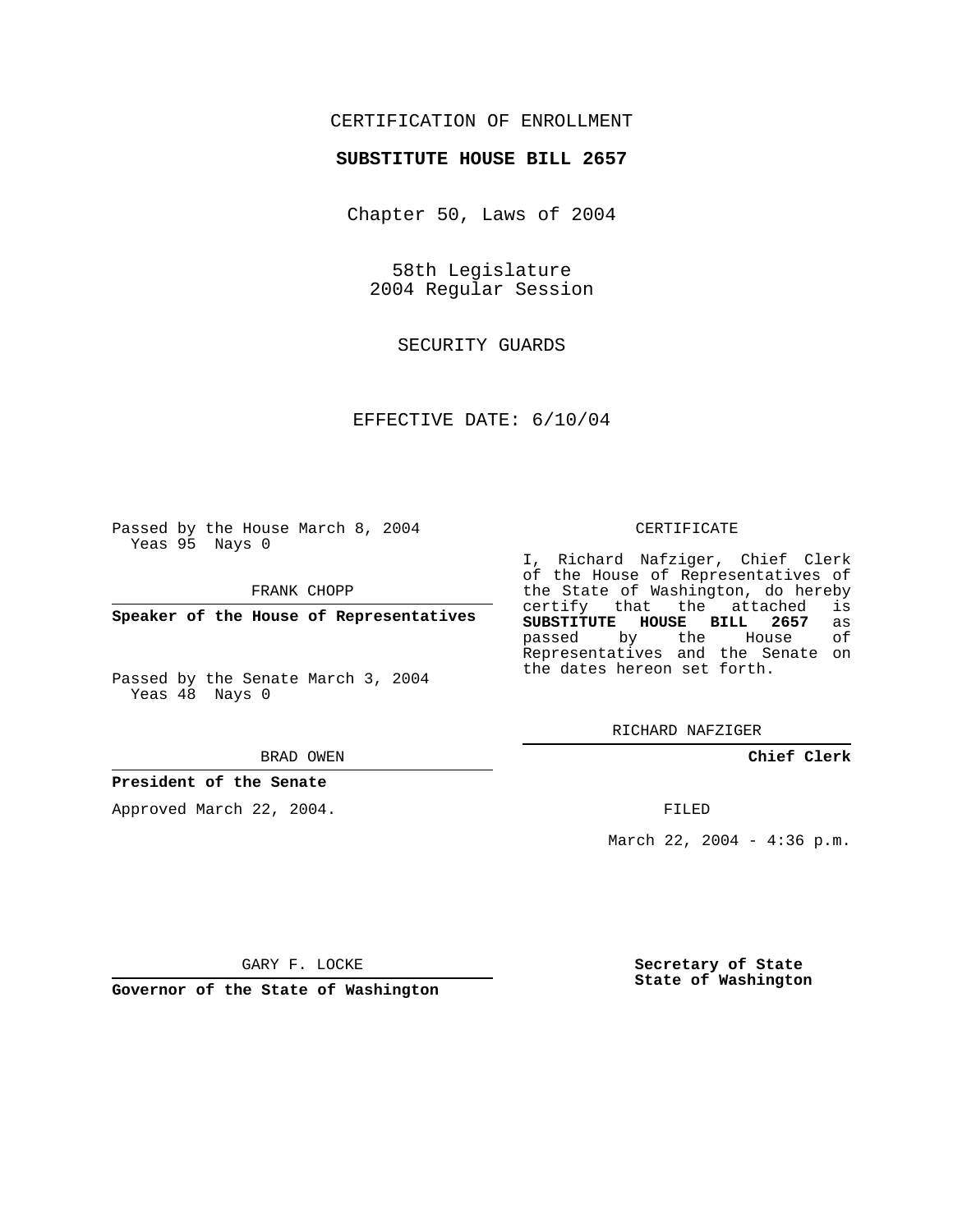# **SUBSTITUTE HOUSE BILL 2657** \_\_\_\_\_\_\_\_\_\_\_\_\_\_\_\_\_\_\_\_\_\_\_\_\_\_\_\_\_\_\_\_\_\_\_\_\_\_\_\_\_\_\_\_\_

\_\_\_\_\_\_\_\_\_\_\_\_\_\_\_\_\_\_\_\_\_\_\_\_\_\_\_\_\_\_\_\_\_\_\_\_\_\_\_\_\_\_\_\_\_

AS AMENDED BY THE SENATE

Passed Legislature - 2004 Regular Session

**State of Washington 58th Legislature 2004 Regular Session**

**By** House Committee on Commerce & Labor (originally sponsored by Representatives Morrell and McDonald)

READ FIRST TIME 02/14/04.

 1 AN ACT Relating to security guards; amending RCW 18.170.010 and 2 18.170.100; and adding a new section to chapter 18.170 RCW.

3 BE IT ENACTED BY THE LEGISLATURE OF THE STATE OF WASHINGTON:

 4 **Sec. 1.** RCW 18.170.010 and 1991 c 334 s 1 are each amended to read 5 as follows:

6 ((Unless the context clearly requires otherwise,)) The definitions 7 in this section apply throughout this chapter unless the context 8 clearly requires otherwise.

 9 (1) "Armed private security guard" means a private security guard 10 who has a current firearms certificate issued by the commission and is 11 licensed as an armed private security guard under this chapter.

 (2) "Armored vehicle guard" means a person who transports in an armored vehicle under armed guard, from one place to another place, valuables, jewelry, currency, documents, or any other item that requires secure delivery.

16 (3) "Burglar alarm response runner" means a person employed by a 17 private security company to respond to burglar alarm system signals.

18 (4) "Burglar alarm system" means a device or an assembly of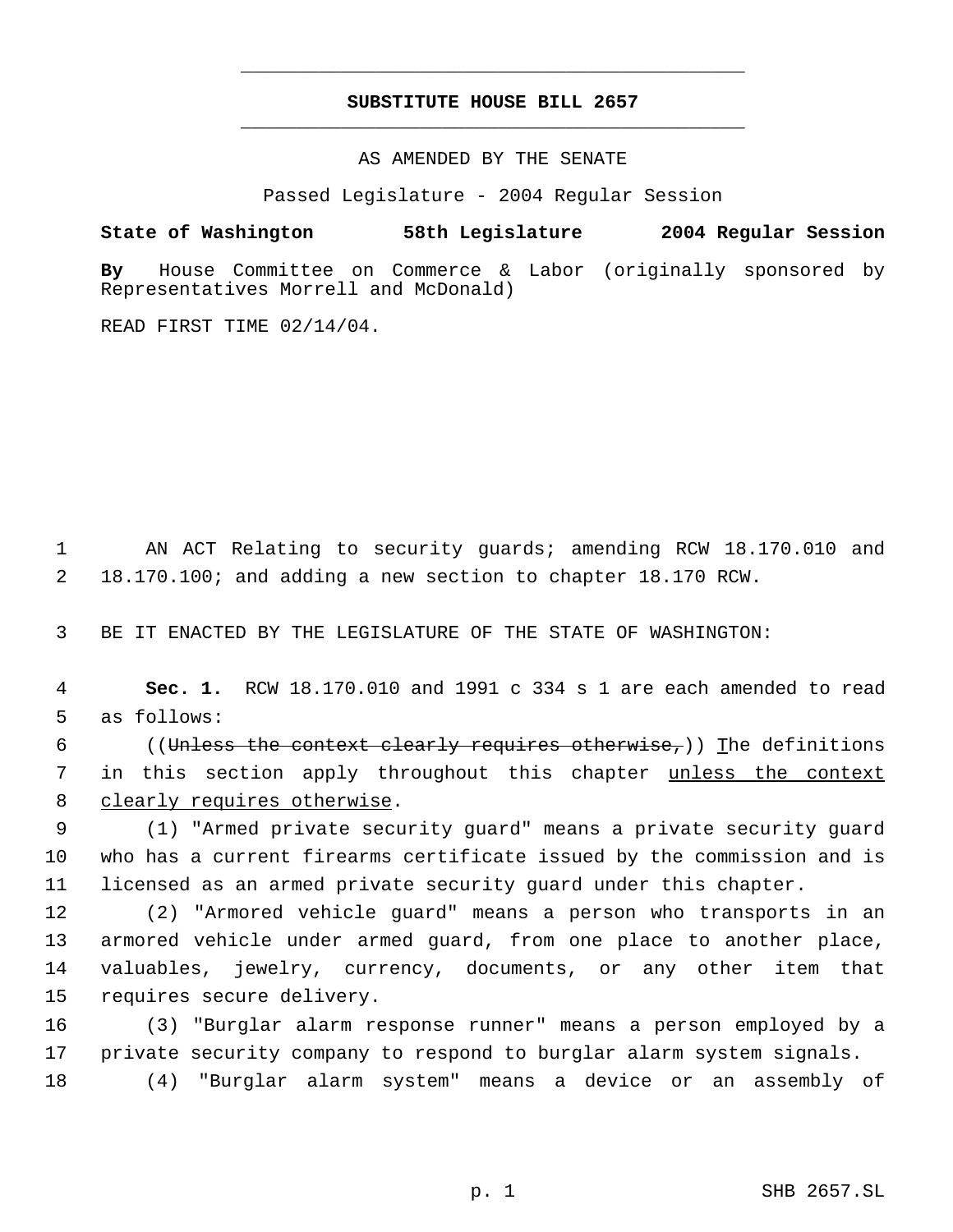equipment and devices used to detect or signal unauthorized intrusion, movement, or exit at a protected premises, other than in a vehicle, to which police or private security guards are expected to respond.

 (5) "Chief law enforcement officer" means the elected or appointed police administrator of a municipal, county, or state police or sheriff's department that has full law enforcement powers in its jurisdiction.

 (6) "Classroom instruction" means instruction that takes place in 9 a setting where individuals receiving training are assembled together 10 and learn through lectures, study papers, class discussion, textbook study, or other means of organized formal education techniques, such as 12 video, closed circuit, or other forms of electronic means, and as distinguished from on-the-job education or training.

 (7) "Commission" means the criminal justice training commission established in chapter 43.101 RCW.

16  $((\langle 7 \rangle)(8)$  "Department" means the department of licensing.

17  $((+8))$  (9) "Director" means the director of the department of licensing.

 $((+9))$   $(10)$  "Employer" includes any individual, firm, corporation, partnership, association, company, society, manager, contractor, subcontractor, bureau, agency, service, office, or an agent of any of the foregoing that employs or seeks to enter into an arrangement to employ any person as a private security guard.

24  $((+10))$   $(11)$  "Firearms certificate" means the certificate issued by the commission.

 $((+11))$   $(12)$  "Licensee" means a person granted a license required by this chapter.

 $((+12))$   $(13)$  "Person" includes any individual, firm, corporation, partnership, association, company, society, manager, contractor, subcontractor, bureau, agency, service, office, or an agent or employee of any of the foregoing.

 ( $(\overline{+13})$ ) (14) "Postassignment or on-the-job training" means training that occurs in either an assisted field environment or in a classroom instruction setting, or both.

 (15) "Preassignment training" means the classroom training completed prior to being assigned to work independently.

(16) "Principal corporate officer" means the president, vice-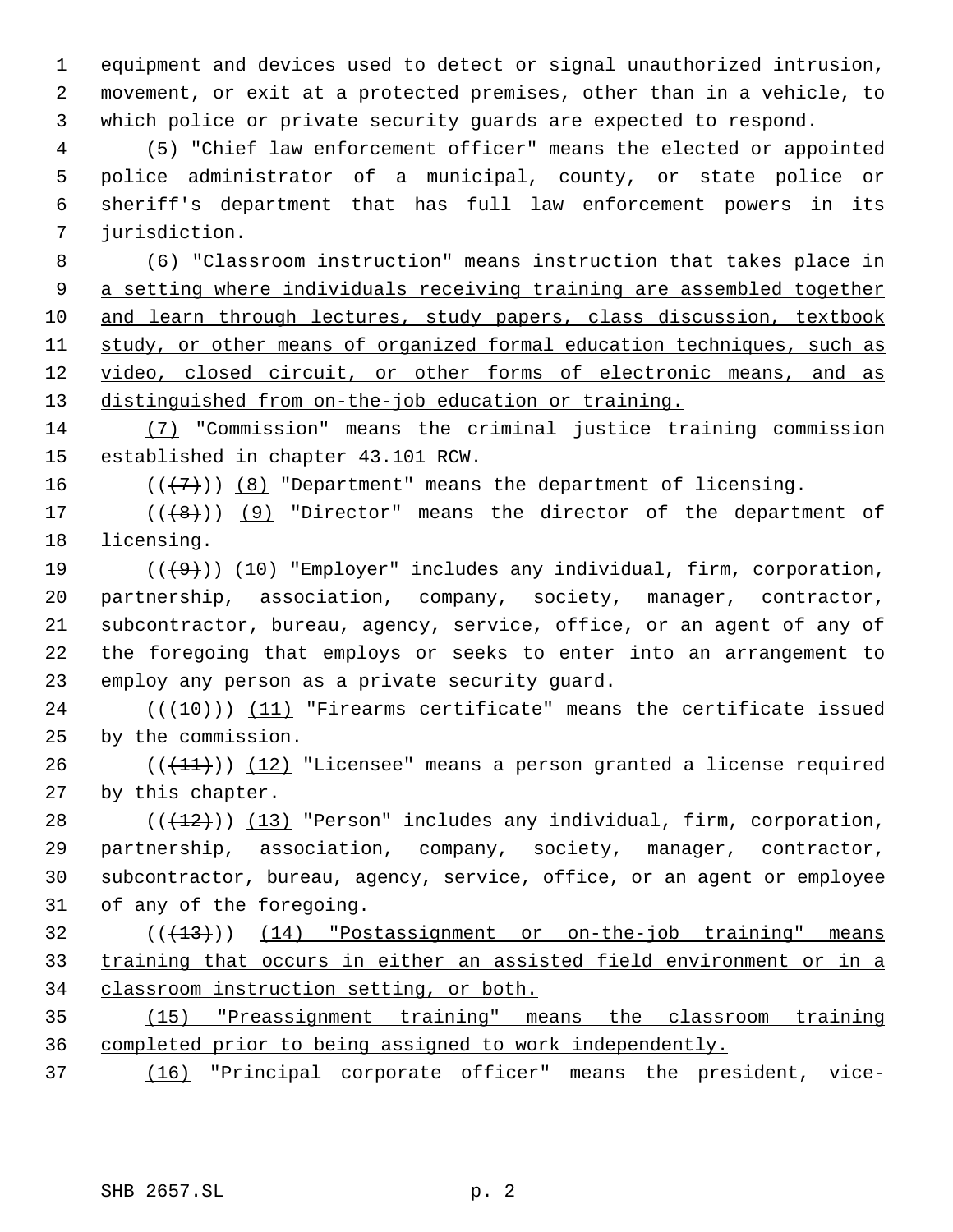president, treasurer, secretary, comptroller, or any other person who performs the same functions for the corporation as performed by these officers.

 (( $\left(\frac{14}{11}\right)$ ) (17) "Private security company" means a person or entity licensed under this chapter and engaged in the business of providing the services of private security guards on a contractual basis.

7 ( $(\overline{+15})$ ) (18) "Private security quard" means an individual who is licensed under this chapter and principally employed as or typically referred to as one of the following:

10 (a) Security officer or quard;

- (b) Patrol or merchant patrol service officer or guard;
- (c) Armed escort or bodyguard;
- (d) Armored vehicle guard;

(e) Burglar alarm response runner; or

(f) Crowd control officer or guard.

16 (( $(16)$ )) (19) "Qualifying agent" means an officer or manager of a corporation who meets the requirements set forth in this chapter for obtaining a license to own or operate a private security company.

 $((+17))$   $(20)$  "Sworn peace officer" means a person who is an employee of the federal government, the state, a political subdivision, agency, or department branch of a municipality, or other unit of local government, and has law enforcement powers.

 **Sec. 2.** RCW 18.170.100 and 1995 c 277 s 7 are each amended to read as follows:

 (1)(a) The director shall adopt rules establishing preassignment 26 and postassignment or on-the-job training and testing requirements( $(\tau$ which shall)).

 (b)(i) Except as provided under (b)(ii) of this subsection, beginning July 1, 2005, all security guards licensed on or after July 1, 2005, must complete at least eight hours of preassignment training. Preassignment training must include a minimum of four hours of ((classes)) classroom instruction, and a minimum of four additional hours that may be of classroom training, on-the-job training, or any combination of the two. A department certified trainer must report the preassignment training to the department.

 (ii) Any person who was most recently employed full-time as a sworn peace officer not more than five years prior to applying to become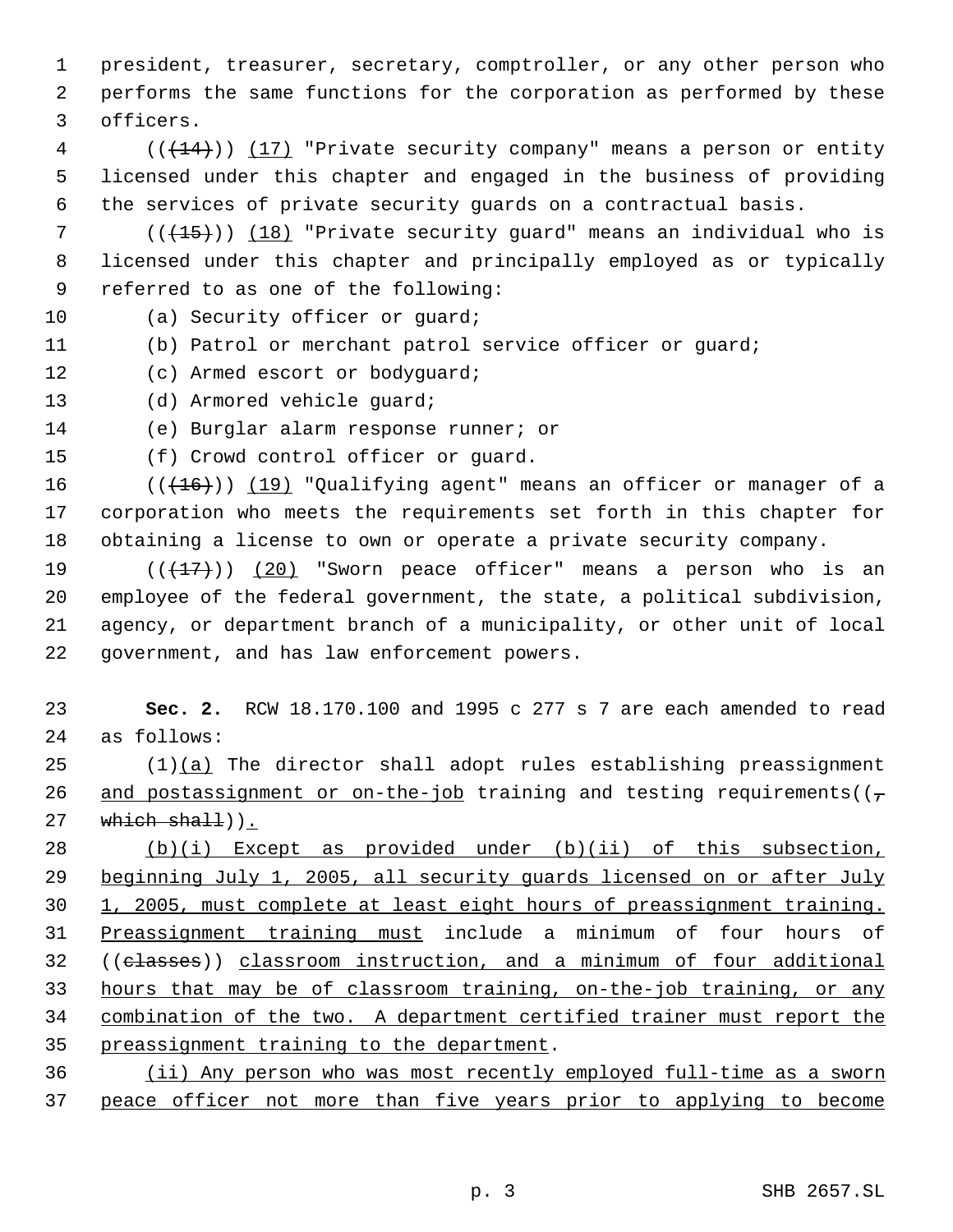licensed as a private security guard may be deemed to satisfy the training required under (b)(i) of this subsection upon passage of the examination typically administered to applicants at the conclusion of the preassignment training required under (b)(i) of this subsection. 5 (iii) The director may establish, by rule, ((continuing education)) training requirements for private security guards. (2) Beginning July 1, 2005, all security guards must complete at least eight hours of postassignment or on-the-job training. (a) For security guards initially licensed on or after July 1, 2005, four hours of postassignment training must be completed within six months of the date an initial private security guard license is issued by the director and the remaining four hours completed within 13 twelve months of the date an initial private security guard license is issued by the department. (b) For security guards licensed prior to July 1, 2005, at least 16 four hours of postassignment training must be completed by December 31, 2005, and the remaining four hours by July 1, 2006. (c) Postassignment or on-the-job training must be in the topic areas established by the director and may occur in a classroom setting, in the field, or a combination of the two. A department certified trainer need not report postassignment or on-the-job training. However, a department-certified trainer must attest in writing that the training occurred. (d) The number of required postassignment training hours must be increased by one hour on January 1st of every year until January 1, 2012. The number of postassignment training hours required of a security guard is the number required on the date the security guard was initially licensed by the department. These additional hours of training must be completed within eighteen months after the date a security guard initial license is issued by the department. (e) The director shall require companies to maintain records regarding the postassignment training hours completed by each employee. All such records are subject to inspection by the department. The training requirements and test results must be recorded and attested to as appropriate by a certified trainer. (3) The director shall consult with the private security industry 37 and law enforcement before adopting or amending the ((preassignment)) 38 training ((or continuing education)) requirements of this section.